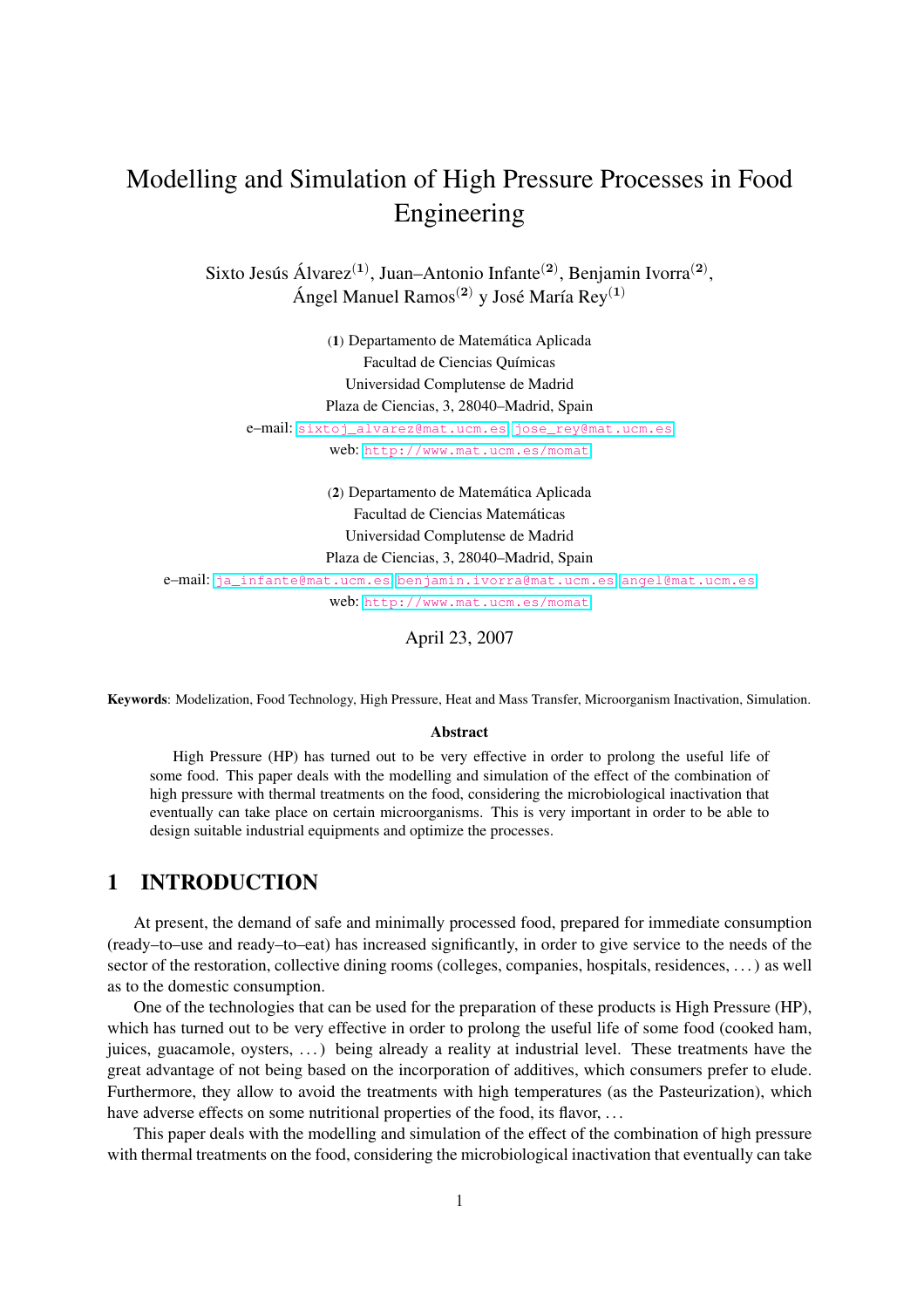<span id="page-1-0"></span>place on certain microorganisms. This is very important in order to be able to design suitable industrial equipments and optimize the processes.

In Section 2 some models for microorganism inactivation are presented. These models need pressure and temperature as an input. These quantities are obtained by means of the models developed in Section [3.](#page-2-0) In Section [4](#page-8-0) we couple those models in order to get numerical results for the distribution of temperature and inactivation of microorganisms. Finally, in Section [8](#page-9-0) we expose the final remarks, proposing several steps to follow in order to optimize a thermal–HP process for a particular food and equipment.

# 2 MICROORGANISM INACTIVATION

One of the main objectives of the HP–Thermal treatments is to decrease some undesirable biological activities (enzymatic reactions, bacterial contamination, . . . ) keeping safe other properties of the processed food (vitamins, color, taste, . . . ). In order to predict the impact of our treatment on the biological activities inside the considered food sample, we introduce and describe a particular first order kinetic model. Basically, this model describes the activity evolution in function of the pressure–temperature evolution. The coefficients involved in the model are determined by using experimental measurements.

#### 2.1 Experimental measurement of the activity

In practice, there are several ways to define and measure the activity of a biological entity. However, it essentially depends on the kind of entity considered and generally follows the following two steps [\[1,](#page-10-0) [2,](#page-10-0) [3\]](#page-10-0):

- 1. Definition of the kind of activity which is studied (for example: the amount of catalysis reaction if we study an enzyme, the reproduction velocity if we consider a bacteria, . . . ).
- 2. Choice of the experimental protocol used to measure the considered activity (optical density variation, chemical reaction, . . . ).

Once those steps are performed the considered biological activity at a particular pressure–temperature condition may be experimentally measured.

### 2.2 Mathematical model for microorganism inactivation

The evolution of the activity  $\vec{A}$  of a biological entity is often described by the following first-order kinetic equation  $[4, 5]$  $[4, 5]$  $[4, 5]$ :

$$
\frac{dA(t)}{dt} = -k(P(t), T(t)) A(t),\tag{1}
$$

where t is the time (min),  $P(t)$  is the pressure (MPa) at time t,  $T(t)$  is the temperature (K) at time t and  $k(P(t), T(t))$  is the inactivation rate (min<sup>-1</sup>).

There exist various mathematical equations describing  $k(P,T)$ , all based on equations modelling pressure–temperature dependence of chemical reactions. Each version is adapted to a particular biological entity. Here we limit the exposition to two equations which are used for numerical simulations in Section [4:](#page-8-0)

• An equation provided by the association of the the Arrhenius equation (modelling the temperature dependence) and the Eyring equation (modelling the pressure dependence) [\[1\]](#page-10-0):

$$
k(P,T) = k_{\text{ref}} \exp\left(-B\left(\frac{1}{T} - \frac{1}{T_{\text{ref}}}\right)\right) \exp\left(-C(P - P_{\text{ref}})\right)
$$
 (2)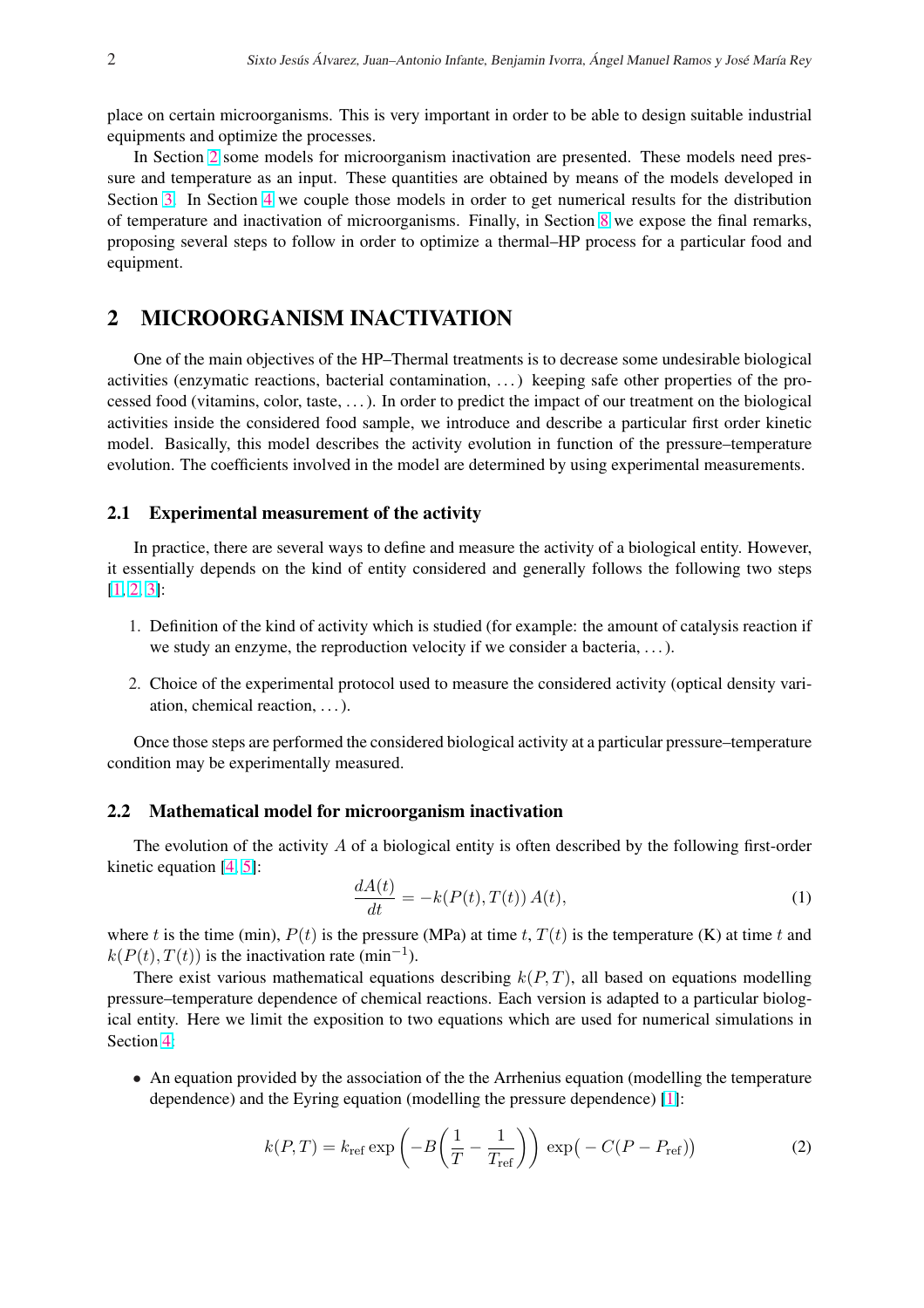<span id="page-2-0"></span>where  $T_{\text{ref}}$  is a reference temperature (K),  $P_{\text{ref}}$  is a reference pressure (MPa),  $k_{\text{ref}}$  is the inactivation rate at reference conditions (min<sup>-1</sup>), B is the parameter expressing the temperature dependence of k (K) and C is the parameter expressing the pressure dependence of k (MPa<sup>-1</sup>).

• A model obtained by considering the transition state theory of Eyring and particulary well adapted to the enzyme study [\[2,](#page-10-0) [3\]](#page-10-0):

$$
k(P,T) = k_{\text{ref}} \exp\left(\frac{-\Delta V_{\text{ref}}}{RT}(P - P_{\text{ref}})\right) \exp\left(\frac{\Delta S_{\text{ref}}}{RT}(T - T_{\text{ref}})\right)
$$

$$
\exp\left(\frac{\Delta \kappa}{2RT}(P - P_{\text{ref}})^2\right) \exp\left(\frac{-2\Delta \zeta}{RT}(P - P_{\text{ref}})(T - T_{\text{ref}})\right) \tag{3}
$$

$$
\exp\left(\frac{\Delta C_p}{RT}\left(T\left(\ln \frac{T}{T_{\text{ref}}}-1\right) + T_{\text{ref}}\right)\right) + \text{high order terms},
$$

where  $R = 8.314$  (J mol<sup>-1</sup>K<sup>-1</sup>) is the universal gas constant,  $\Delta V_{\text{ref}}$  is the volume change at reference conditions (cm<sup>3</sup> mol<sup>-1</sup>),  $\Delta S_{\text{ref}}$  is the entropy change at reference conditions (J mol<sup>-1</sup>K<sup>-1</sup>),  $\Delta C_p$  is the heat capacity change (J mol<sup>-1</sup>K<sup>-1</sup>),  $\Delta \kappa$  is is the compressibility factor (cm<sup>6</sup>J<sup>-1</sup>mol<sup>-1</sup>) and  $\Delta\zeta$  is the thermal expansibility factor (cm<sup>3</sup> mol<sup>-1</sup>K<sup>-1</sup>). Depending of the studied enzyme, higher order terms can be added to (3) in order to refine the approximation of the pressure temperature dependence of the activity [\[3\]](#page-10-0).

The parameters of the selected equation are estimated using regression techniques on data provided by experimental measurements of the activity [\[6\]](#page-11-0).

Once the equation and parameters of k are obtained, the solution at time t of [\(1\)](#page-1-0) is given by

$$
A(t) = A(0) \exp\left(-\int_0^t k(P(\tau), T(\tau)) d\tau\right).
$$
 (4)

These models have been successfully applied to the study of the inactivation of various enzymes with different conditions of pressure and temperature (see [\[1,](#page-10-0) [2,](#page-10-0) [3\]](#page-10-0)).

# 3 HEAT AND MASS TRANSFER MODELLING

When HP is applied in Food Technology, it is necessary to considered thermal effects produced by variations of temperature due to the work of compression/expansion in both the food and the pressurizing fluid.

These variations of temperature are different in the sample of food and the pressurizing medium due to their different nature and compression heating. Consequently the medium can heat/cool the sample and a transfer of heat appears.

After compression, heat exchange appears between the walls of the pressure chamber, the pressure medium and the packaged food giving a time–dependent distribution of temperatures. In the fluid media (the pressurizing fluid and also the food when it is in liquid state) changes in temperatures imply changes in fluid density leading to free convection during the high pressure process. Therefore, conduction and convection has been considered in the models, taking into account heat and mass transfer.

Often, HP experiments are carried out in a cylindrical pressure vessel previously (typically a hollow steel cylinder) filled with the food and the pressure medium. The sample is located in the inner chamber at some temperature that can be the same or different than the pressure medium and/or the solid walls surrounding it which may cool or warm the food following user's criteria.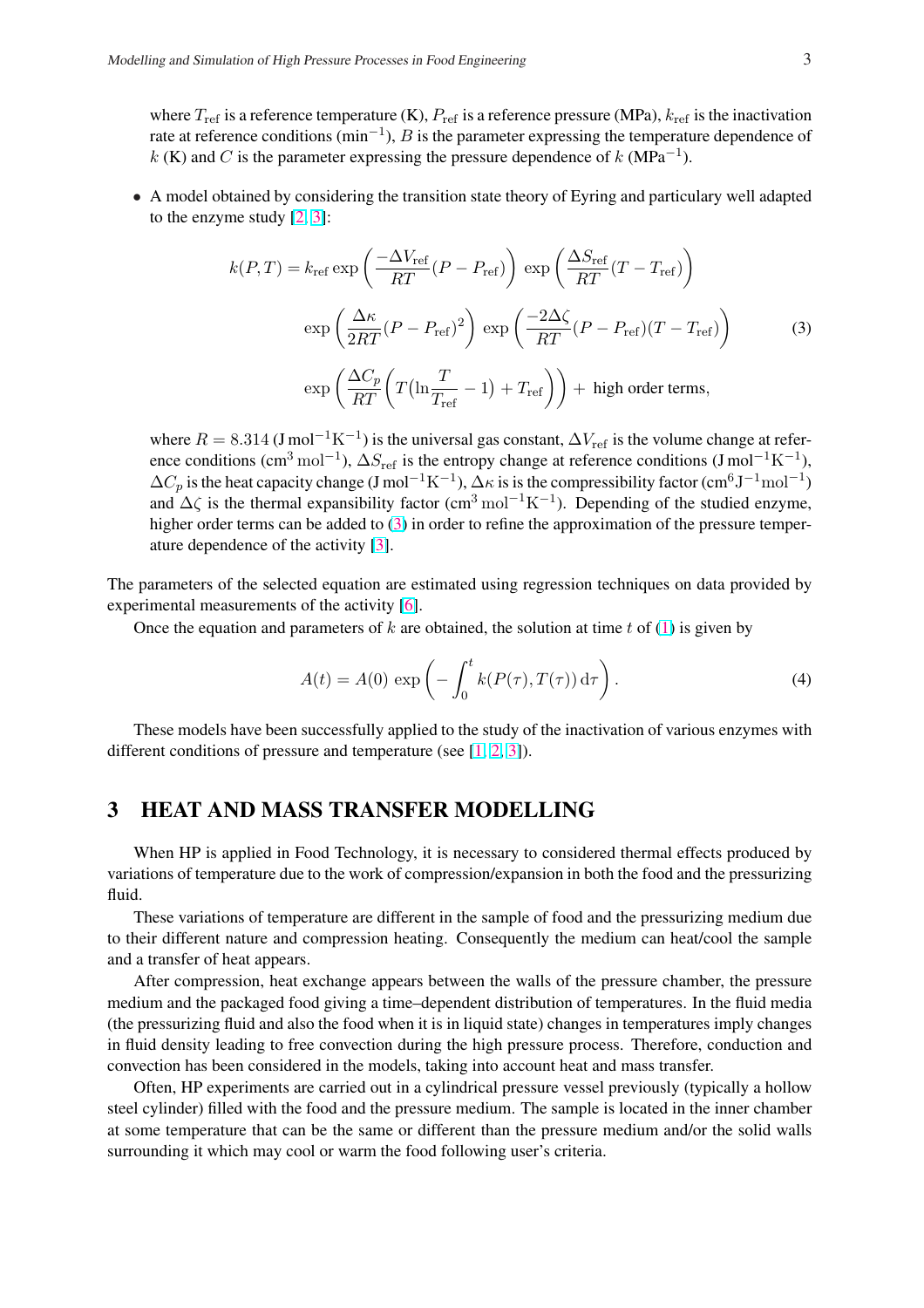<span id="page-3-0"></span>By axial symmetry, we may consider cylindrical coordinates and the domain given by half a cross section (intersection of the cylinder with a plane containing the axis). Then, we consider four bidimensional sub-domains:

- $\Omega_F$ , representing the domain where the sample of food is located.
- $\Omega_{\rm C}$  is the cap of the sample holder (typically a rubber cap).
- $\Omega_{\rm P}$ , representing the domain occupied by the pressurizing medium.
- $\Omega$ <sub>S</sub>, representing the domain of the steel walls surrounding the above domains.

Then, our domain in the  $(r, z)$ -coordinates (see Figure 1) is the rectangle  $\Omega = [0, L] \times [0, H]$  defined by

$$
\overline{\Omega} = \overline{\Omega_F \cup \Omega_C \cup \Omega_P \cup \Omega_S}
$$

In the boundary of  $\Omega$ , which is denoted by  $\partial\Omega$ , we distinguish

- $\Gamma_r \subset \{L\} \times (0, H)$ , where the temperature will be fixed, and
- $\Gamma_{\text{up}} = [0, L] \times \{H\}$ , where a small transfer of heat with the room where the equipment is located could take place.

main We denote by  $\Omega^*$ ,  $\Omega^*$ ,  $\Omega^*$ ,  $\Omega^*$ ,  $\Omega^*$ ,  $\Omega^*$  and  $\Gamma^*$  and  $\Gamma^*$  to the domains generated when rotating  $\Omega$ ,  $\Omega_F$ ,  $\Omega_C$ ,  $\Omega_P$ ,  $\Omega_S$ ,  $\Gamma_r$  and  $\Gamma_{up}$  along the axis of symmetry (in the 3D space).

### 3.1 Solid type foods

### 3.1.1 Heat transfer by conduction

When solid type foods are considered, the starting point is the heat conduction equation for the temperature  $T(K)$ 

$$
\rho C_p \frac{\partial T}{\partial t} - \nabla \cdot (k \nabla T) = \alpha \frac{\mathrm{d}P}{\mathrm{d}t} T \text{ in } (0, t_\mathrm{f}) \times \Omega^*, \tag{5}
$$

where  $\rho$  is the density (kg/m<sup>3</sup>),  $C_p$  is the heat capacity (J/kg K), k is the thermal conductivity (W/mK) and  $t_f$  is the final time. The right hand side is the internal heat generation, due to the change of pressure (see [\[7\]](#page-11-0)) where  $P = P(t)$  represents the pressure (Pa) applied by the equipment (this is chosen by the user within the machine limitations) and  $\alpha$  is given by

$$
\alpha = \begin{cases} \text{thermal expansion coefficient } (K^{-1}) \text{ of the food in } \Omega_F^*, \\ \text{thermal expansion coefficient } (K^{-1}) \text{ of the pressure fluid in } \Omega_P^*, \\ 0, \text{ elsewhere.} \end{cases}
$$

This term results from the following law:

$$
\frac{\Delta T}{\Delta P} = \frac{\alpha \cdot T \cdot V}{M \cdot C_p} = \frac{\alpha \cdot T}{\rho \cdot C_p},
$$



Figure 1: Computational do-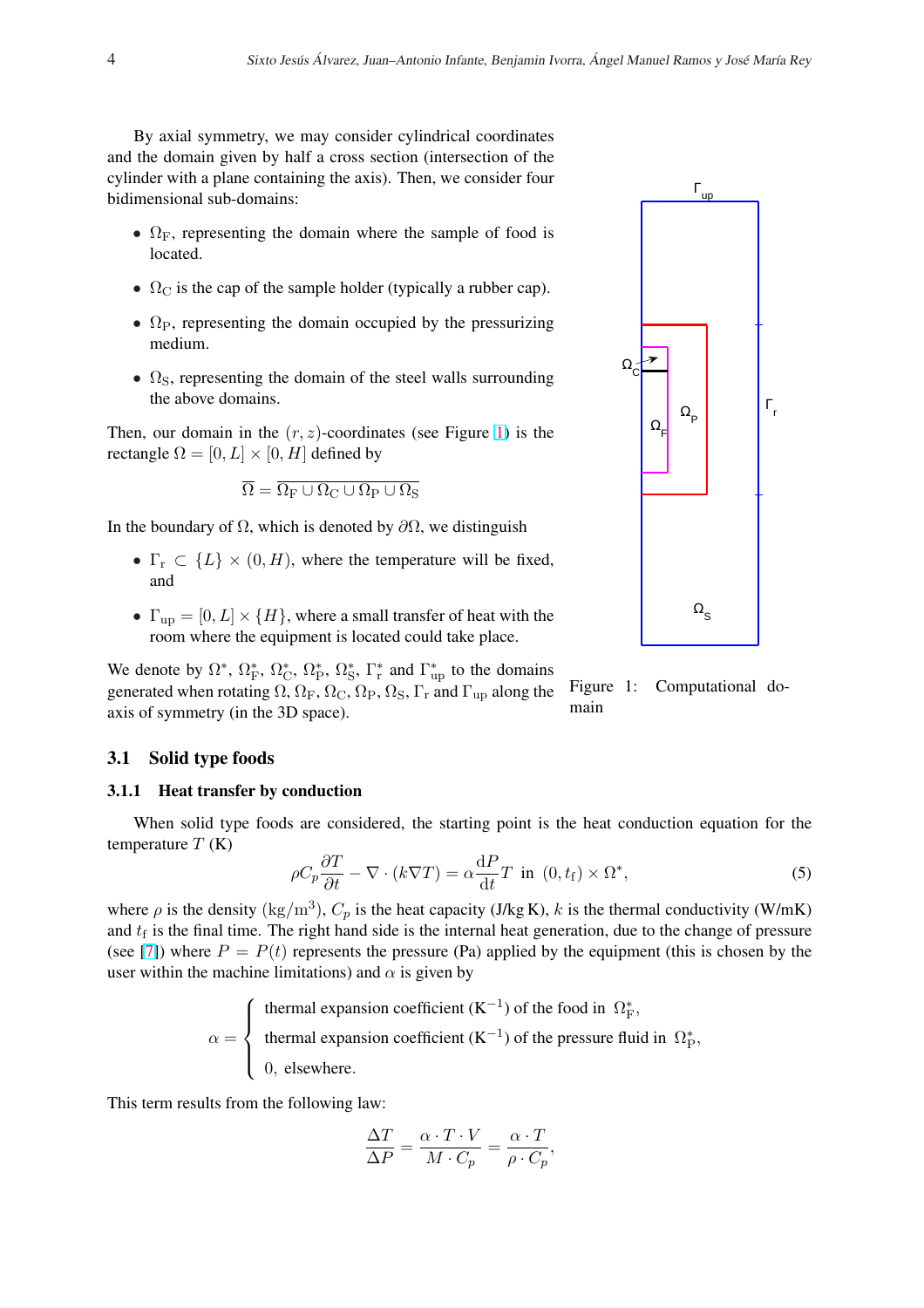<span id="page-4-0"></span>where  $\Delta T$  is the change of temperature due to a change of pressure  $\Delta P$ , V (m<sup>3</sup>) is the volume and M (kg) is the mass. Therefore, we obtain

$$
\rho \cdot C_p \cdot \Delta T = \alpha \cdot T \cdot \Delta P.
$$

We point out that if we want to use temperatures in  $\mathrm{C}$  instead of  $\mathrm{C}$ K we only have to change T by  $T + 273.15$  in the right hand side of equation [\(5\)](#page-3-0).

In order to have a unique solution, the conduction heat transfer equation  $(5)$  is completed with appropriate boundary and initial conditions:

$$
\begin{cases}\nk \frac{\partial T}{\partial \mathbf{n}} = 0 & \text{on } \partial \Omega^* \setminus (\Gamma^*_r \cup \Gamma^*_{\text{up}}), \\
k \frac{\partial T}{\partial \mathbf{n}} = h(T_{\text{amb}} - T) & \text{on } \Gamma^*_{\text{up}}, \\
T = T_{\text{ref}} & \text{on } \Gamma^*_r, \\
T(0) = T_0 & \text{in } \Omega^*,\n\end{cases}
$$
\n(6)

where n is the outward normal vector on the boundary of the domain,  $T_{ref}$  and  $T_{amb}$  are the temperatures that are kept constant in  $\Gamma_R^*$  (cooling or warming the food sample) and at the external ambient, respectively, and h (W m<sup>-2</sup>K<sup>-1</sup>) is the heat transfer coefficient.

By using cylindrical coordinates, system  $(5)$ – $(6)$  can be rewritten as the following 2D problem:

$$
\begin{cases}\n\rho C_p \frac{\partial T}{\partial t} - \frac{1}{r} \frac{\partial}{\partial r} \left( r k \frac{\partial T}{\partial r} \right) - \frac{\partial}{\partial z} \left( k \frac{\partial T}{\partial z} \right) = \alpha \frac{dP}{dt} T & \text{in} \quad (0, t_f) \times \Omega, \\
k \frac{\partial T}{\partial \mathbf{n}} = 0 & \text{on} \quad (0, t_f) \times \partial \Omega \setminus (\Gamma_r \cup \Gamma_{\text{up}}), \\
k \frac{\partial T}{\partial \mathbf{n}} = h(T_{\text{amb}} - T) & \text{on} \quad (0, t_f) \times \Gamma_{\text{up}}, \\
T = T_{\text{ref}} & \text{on} \quad (0, t_f) \times \Gamma_r, \\
T(0) = T_0 & \text{in} \quad \Omega.\n\end{cases}
$$
\n(7)

This model is suitable when the filling ratio of the food inside the vessel is big compared with that of the pressure medium. This has been showed in [\[7\]](#page-11-0), where the model has been validated with several comparisons between the numerical and experimental results. Nevertheless, in [\[7\]](#page-11-0) is also showed that, when the filling ratio of the food inside the vessel is not big compared with that of the pressure medium, the solution of this model is far from the experimental measurements. Two ways of solving that inconvenience are the following:

- 1. We can use the same model but with an apparent conductivity for the pressure medium bigger than the real one. This method will not result in good temperature distributions in the pressure fluid but can give good results inside the food. We will not discuss this possibility in this paper.
- 2. We can improve the model by including the convection phenomenon that is taking place in the pressure medium. The resulting model is more expensive from a computational point of view but the results are more accurate. We discuss this methodology in Section 3.1.2.

#### 3.1.2 Heat transfer by conduction and convection

The inhomogeneous temperature distribution induces an inhomogeneous density distribution in the pressure medium and consequently a buoyancy fluid motion. In other words, free convection.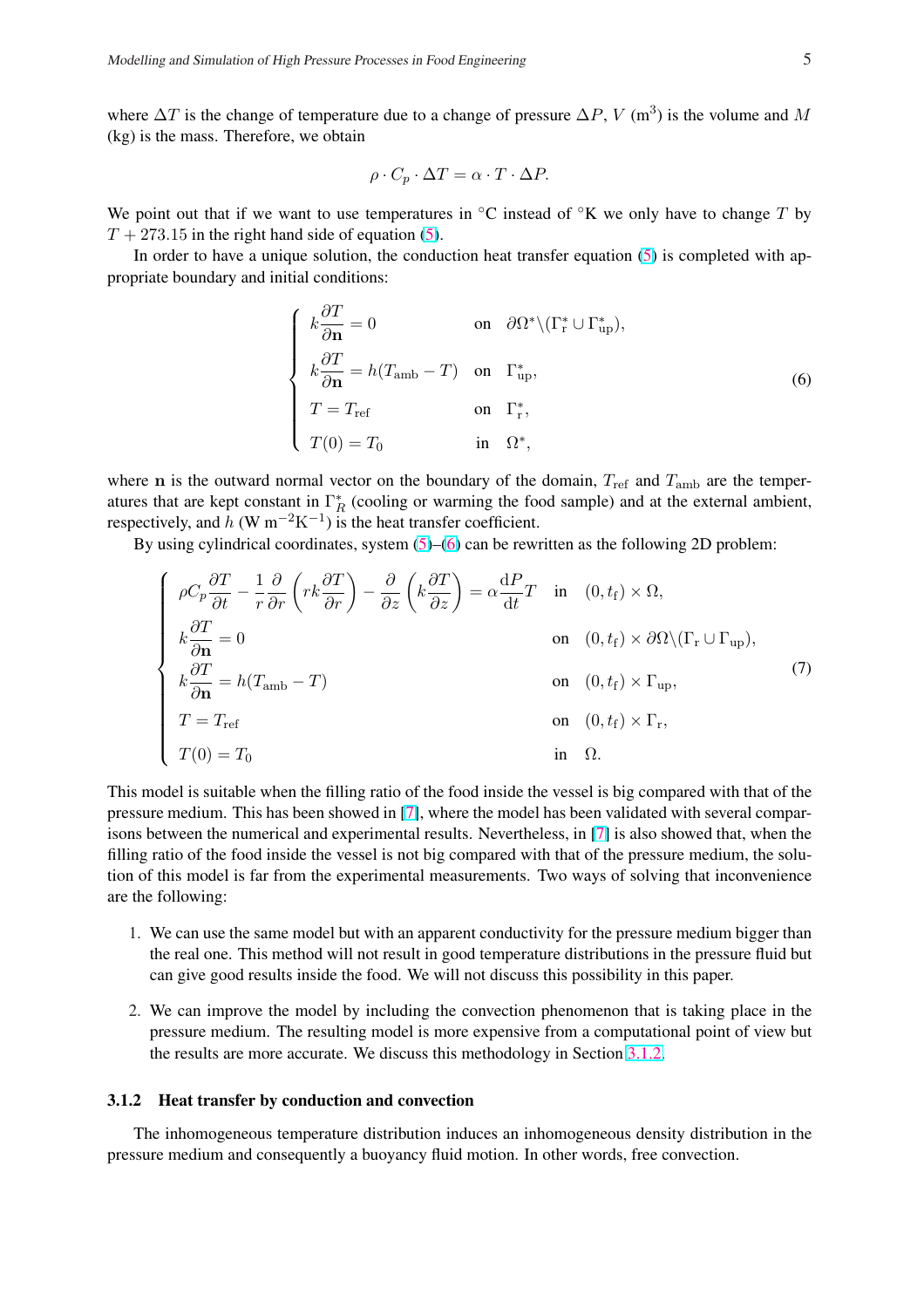This fluid motion may strongly influence the temperature distribution. Therefore, if we want to take into account this fact, we need to include the transfer of heat due to convection in the model by adding the term

$$
\rho C_p \mathbf{u} \cdot \nabla T
$$

to the left hand side of the heat transfer equation. Here  $\bf{u}$  (m/s) is the fluid velocity field, which must satisfy the momentum and the continuity equations. Therefore, the system of equations we have included in the model are

$$
\begin{cases}\n\rho C_p \frac{\partial T}{\partial t} - \nabla \cdot (k \nabla T) + \rho C_p \mathbf{u} \cdot \nabla T = \alpha \frac{\mathrm{d}P}{\mathrm{d}t} T & \text{in } (0, t_f) \times \Omega^*, \\
\rho \frac{\partial \mathbf{u}}{\partial t} - \nabla \cdot \eta (\nabla \mathbf{u} + \nabla \mathbf{u}^{\mathbf{t}}) + \rho (\mathbf{u} \cdot \nabla) \mathbf{u} \\
= -\nabla p - \nabla \cdot \left( \frac{2\eta}{3} (\nabla \cdot \mathbf{u}) I \right) - \rho \mathbf{g} & \text{in } (0, t_f) \times \Omega_P^*, \\
\frac{\partial \rho}{\partial t} + \nabla \cdot (\rho \mathbf{u}) = 0 & \text{in } (0, t_f) \times \Omega_P^*,\n\end{cases}
$$
\n(8)

where g is the gravity vector  $(m/s^2)$ ,  $\eta$  is the dynamic viscosity (Pas),  $P = P(t)$  is the pressure (Pa) applied by the equipment (this is chosen by the user within the machine limitations) and  $P + p$  is the total pressure (Pa) in the pressure medium  $\Omega_{\rm P}^*$ , with  $p = p(x, t)$  the pressure generated by the mass transfer inside the fluid.

We point out that in the right hand side of the first equation of (8) we could have written  $\alpha \frac{d(P+p)}{dt}$  $\frac{\partial^2 + p_j}{\partial t}T,$ but we have suppose that the internal heat generation due to the mass transfer is negligible. In the right hand side of the second equation of (8) we have written  $\nabla p$  since  $P = P(t)$  depends only on time and therefore  $\nabla(P + p) = \nabla p$ .

In the above equations the density of the pressure medium is suppose to be a known function of  $T$ (i.e.,  $\rho = \rho(T)$ ). Parameters k,  $\eta$ ,  $\alpha$  and  $C_p$  can be also considered as known functions of T.

System (8) is completed with appropriate boundary and initial conditions. Furthermore, in order to be able to get a unique solution we set  $p = 0$  in some corner point CP of  $\partial \Omega_P^*$ .

$$
\begin{cases}\nk\frac{\partial T}{\partial \mathbf{n}} = 0 & \text{on } (0, t_{\rm f}) \times \partial \Omega^* \backslash (\Gamma_r^* \cup \Gamma_{\rm up}^*), \\
k\frac{\partial T}{\partial \mathbf{n}} = h(T_a - T) & \text{on } (0, t_{\rm f}) \times \Gamma_{\rm up}^*, \\
T = T_{\rm ref} & \text{on } (0, t_{\rm f}) \times \Gamma_r^*, \\
\mathbf{n} = 0 & \text{on } (0, t_{\rm f}) \times \partial \Omega_P^*, \\
T(0) = T_0 & \text{in } \Omega^*, \\
p = 0 & \text{in } (0, t_{\rm f}) \times \text{CP}.\n\end{cases}
$$
\n(9)

As showed in Section [3.1.1](#page-3-0) for the conduction heat transfer model (see system [\(7\)](#page-4-0)), system (8)–(9) can be rewritten as an equivalent 2D problem by using cylindrical coordinates (we do not write the resulting system).

This model is suitable independently of the filling ratio of the food inside the vessel. This has This model is suitable independently of the filling ratio of the been showed in [\[7\]](#page-11-0), where this model (but without the term  $-\nabla \cdot \left(\frac{2\eta}{3}\right)$  $\frac{2\eta}{3}(\nabla \cdot \mathbf{u})I$  in the second equation of System (8)) has been validated with several comparisons between the numerical and experimental results.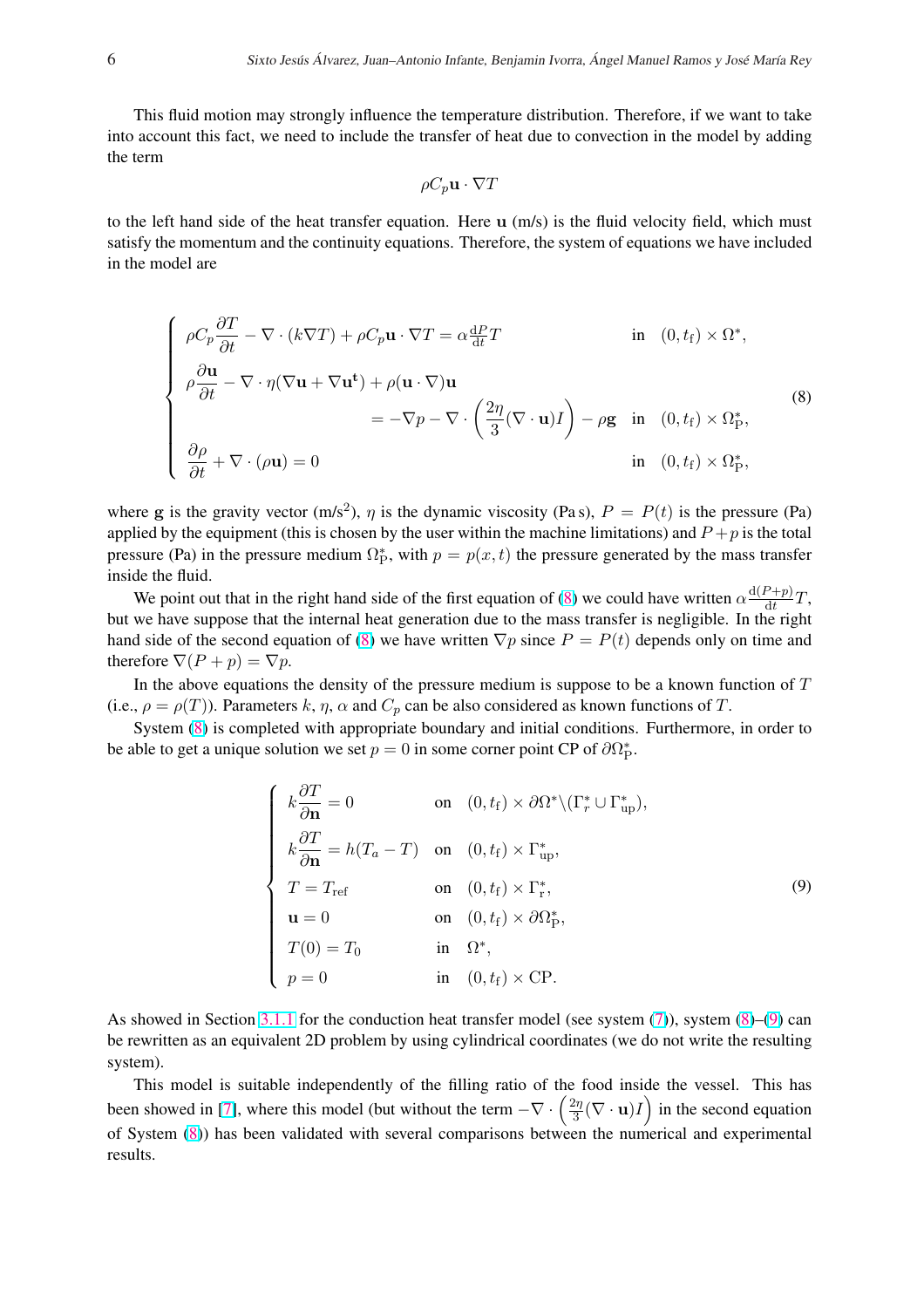### <span id="page-6-0"></span>3.2 Liquid foods

For liquid foods we must consider convection also in the region  $\Omega_F$  and distinguish two separated velocity fields  $\mathbf{u}_\mathbf{F}$  and  $\mathbf{u}_\mathbf{P}$  for the food and the pressurizing fluid respectively. We point out that the pressure medium and the food are separated by the sample holder and do not mix.

#### 3.2.1 Governing equations

The governing equations are

$$
\begin{cases}\n\rho C_p \frac{\partial T}{\partial t} - \nabla \cdot (k \nabla T) + \rho C_p \mathbf{u} \cdot \nabla T = \alpha \frac{\mathrm{d}P}{\mathrm{d}t} T & \text{in } (0, t_f) \times \Omega^*, \\
\rho \frac{\partial \mathbf{u_F}}{\partial t} - \nabla \cdot \eta (\nabla \mathbf{u_F} + \nabla \mathbf{u_F}^{\mathbf{t}}) + \rho (\mathbf{u_F} \cdot \nabla) \mathbf{u_F} \\
= -\nabla p - \nabla \cdot \left( \frac{2\eta}{3} (\nabla \cdot \mathbf{u}) I \right) - \rho \mathbf{g} & \text{in } (0, t_f) \times \Omega^*_{\text{F}}, \\
\rho \frac{\partial \mathbf{u_P}}{\partial t} - \nabla \cdot \eta (\nabla \mathbf{u_P} + \nabla \mathbf{u_P}^{\mathbf{t}}) + \rho (\mathbf{u_P} \cdot \nabla) \mathbf{u_P} \\
= -\nabla p - \nabla \cdot \left( \frac{2\eta}{3} (\nabla \cdot \mathbf{u}) I \right) - \rho \mathbf{g} & \text{in } (0, t_f) \times \Omega^*_{\text{P}}, \\
\frac{\partial \rho}{\partial t} + \nabla \cdot (\rho \mathbf{u_F}) = 0 & \text{in } (0, t_f) \times \Omega^*_{\text{F}}, \\
\frac{\partial \rho}{\partial t} + \nabla \cdot (\rho \mathbf{u_P}) = 0 & \text{in } (0, t_f) \times \Omega^*_{\text{P}},\n\end{cases}
$$

with point, boundary and initial conditions:

| $\begin{cases} k \frac{\partial T}{\partial \mathbf{n}} = 0 \end{cases}$                            | on $(0, t_{\rm f}) \times \partial \Omega^* \backslash (\Gamma_r^* \cup \Gamma_{\text{up}}^*),$ |
|-----------------------------------------------------------------------------------------------------|-------------------------------------------------------------------------------------------------|
| $k\frac{\partial T}{\partial \mathbf{n}} = h(T_a - T)$ on $(0, t_f) \times \Gamma_{\text{up}}^*$ ,  |                                                                                                 |
|                                                                                                     | on $(0, t_{\rm f}) \times \Gamma_r$ ,                                                           |
|                                                                                                     | on $(0, t_{\rm f}) \times \partial \Omega_{\rm F}^*$ ,                                          |
|                                                                                                     | on $(0, t_{\rm f}) \times \partial \Omega_{\rm p}^*$ ,                                          |
|                                                                                                     | in $\Omega^*$ ,                                                                                 |
|                                                                                                     | in $(0, t_f) \times \mathbf{CP}^*_{\mathbf{F}},$                                                |
| $T = T_{\text{ref}}$<br>$\mathbf{u_F} = 0$<br>$\mathbf{u_P} = 0$<br>$T = T_0$<br>$p = 0$<br>$p = 0$ | in $(0, t_f) \times \mathbf{CP}_{\mathbf{P}}^*$ ,                                               |
|                                                                                                     |                                                                                                 |

where  $\text{CP}_{\text{F}}^*$  and  $\text{CP}_{\text{P}}^*$  are corner points of  $\partial \Omega_{\text{F}}^*$  and  $\partial \Omega_{\text{P}}^*$ , respectively.

### 3.2.2 Numerical tests

For the numerical cases we have used the dimensions of the pilot unit (ACB GEC Alsthom, Nantes, France) that was used in [\[7\]](#page-11-0). Therefore, the 2D domain has a diameter of 0.1 m diameter and a height of 0.3 m.

Following the cases studied for the solid food type (see Sections [3.1.1](#page-3-0) and [3.1.2\)](#page-4-0) we consider two examples of liquid food: a sample with a big filling ratio and a small one. The dimensions and location of the sample in both cases is exactly the same as in the big and small cases studied in [\[7\]](#page-11-0) for solid type foods.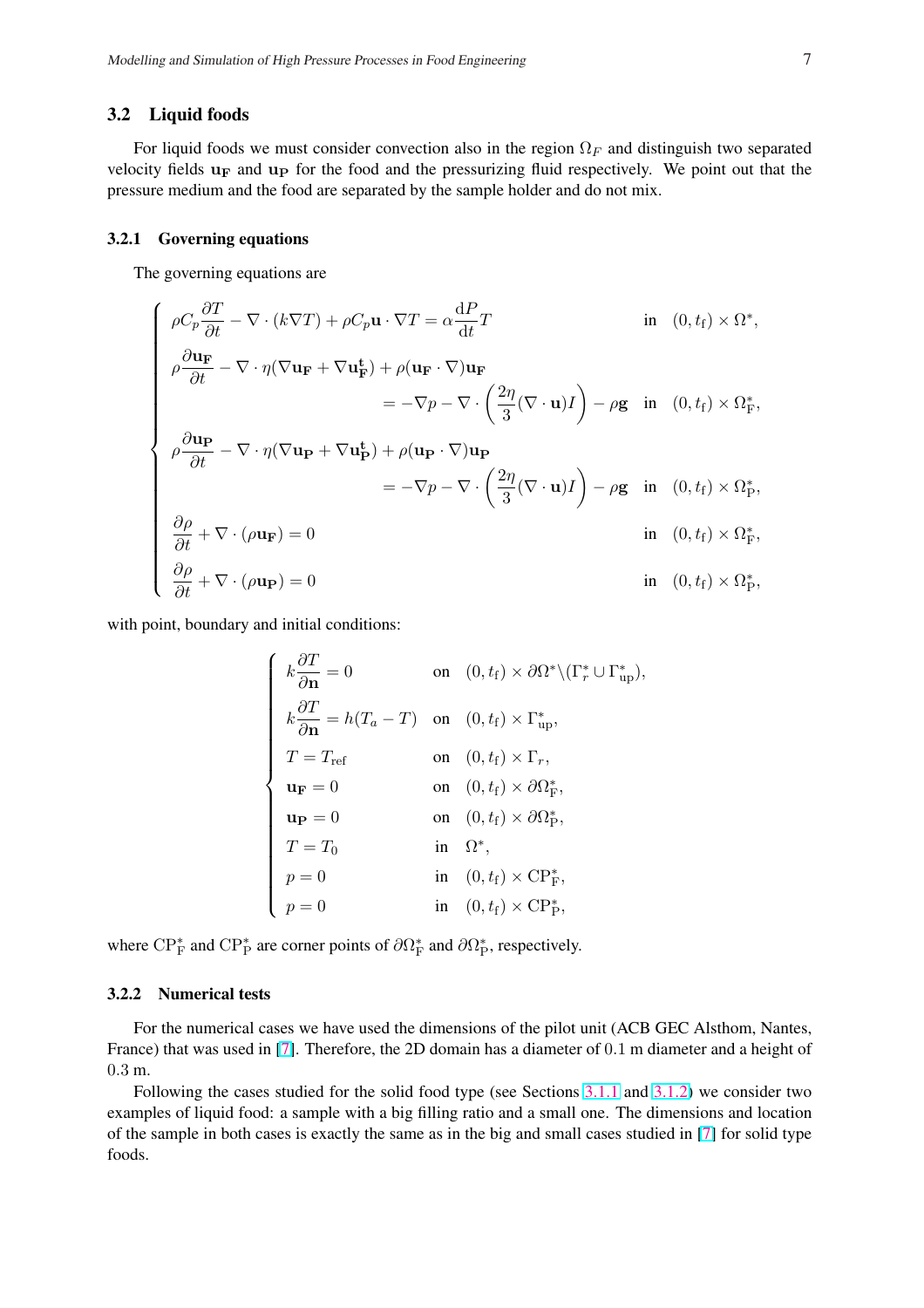For the sake of simplicity, the physical parameters of the liquid food and the pressurizing medium are supposed to be equal and depending on temperature (they could be also dependent on pressure). Thermophysical properties of the steel and the rubber cap of the sample holder were considered to be constant.

We present numerical tests computed in cylindrical coordinates with the comercial package COMSOL Multiphysics  $3.3a$ , according to the following choices of parameters (all temperatures  $T$  in expressions below are in  $°C$ ):

$$
\rho = \rho(T) = \begin{cases}\n-0.517 T + 1183 & \text{in } \Omega_{\rm F} \cup \Omega_{P}, \\
1110 & \text{in } \Omega_{\rm C}, \\
7833 & \text{in } \Omega_{\rm S} = \Omega \setminus \{\Omega_{\rm F} \cup \Omega_{\rm P} \cup \Omega_{\rm C}\},\n\end{cases}
$$
\n
$$
C_{p} = C_{p}(T) = \begin{cases}\n-2.8811 \cdot 10^{-5} T^{4} + 0.0064805 T^{3} - 0.56565 T^{2} \\
1884 & \text{in } \Omega_{\rm C}, \\
465 & \text{in } \Omega_{\rm S}, \\
465 & \text{in } \Omega_{\rm S},\n\end{cases}
$$
\n
$$
k = k(T) = \begin{cases}\n2.0148 \cdot 10^{-7} T^{3} - 3.7177 \cdot 10^{-5} T^{2} + 0.0037895 T + 0.71053 & \text{in } \Omega_{\rm F} \cup \Omega_{\rm P}, \\
0.173 & \text{in } \Omega_{\rm C}, \\
55 & \text{in } \Omega_{\rm R}, \\
\alpha = \alpha(T) = -1.9784 \cdot 10^{-7} T + 0.00045271, \\
\eta = \eta(T) = -3.7287 \cdot 10^{-9} T^{3} + 7.1227 \cdot 10^{-7} T^{2} - 5.5079 \cdot 10^{-5} T + 0.0022029 & \text{in } \Omega_{\rm F} \cup \Omega_{P},\n\end{cases}
$$

$$
T_{\rm amb} = 19.3
$$
 °C and  $h = 28$ .

Numerical experiments simulate the temperature evolution starting from  $T_0 = 22 °C$  and  $T_0 = 40 °C$ , respectively, when a high pressure treatment is applied, and when  $T_{ref} = 40 °C$  is chosen. For each one of this cases we compute the solution for the big and the small food sample and show the evolution of the temperature during 15 minutes, also in two cases:

1. A constant pressure increase in the first 183 seconds until reach 360 MPa is considered. Therefore, the derivative of pressure in the internal heat generation is

$$
\frac{\mathrm{d}P}{\mathrm{d}t} = \begin{cases} \frac{360 \cdot 10^6}{183}, & 0 < t \le 183, \\ 0, & t > 183. \end{cases}
$$

2. Applying the same constant pressure increase in the first 305 seconds until reaching 600 MPa. In this case  $\overline{a}$ 

$$
\frac{\mathrm{d}P}{\mathrm{d}t} = \begin{cases} \frac{600 \cdot 10^6}{305}, & 0 < t \le 305, \\ 0, & t > 305. \end{cases}
$$

Therefore we show results for eight different numerical experiments. At this moment, we do not have experimental data available to validate the model (which is part of our future work).

Figure [2](#page-12-0) shows the evolution of the temperature in the big sample at two points: the first one is located at the center of the sample (over the symmetry axis) and the second one is over the surface of the sample. In that figure, the four treated cases, for different initial temperature and pressure, are considered. Figure [3](#page-13-0) show an analogous graphic for the small sample.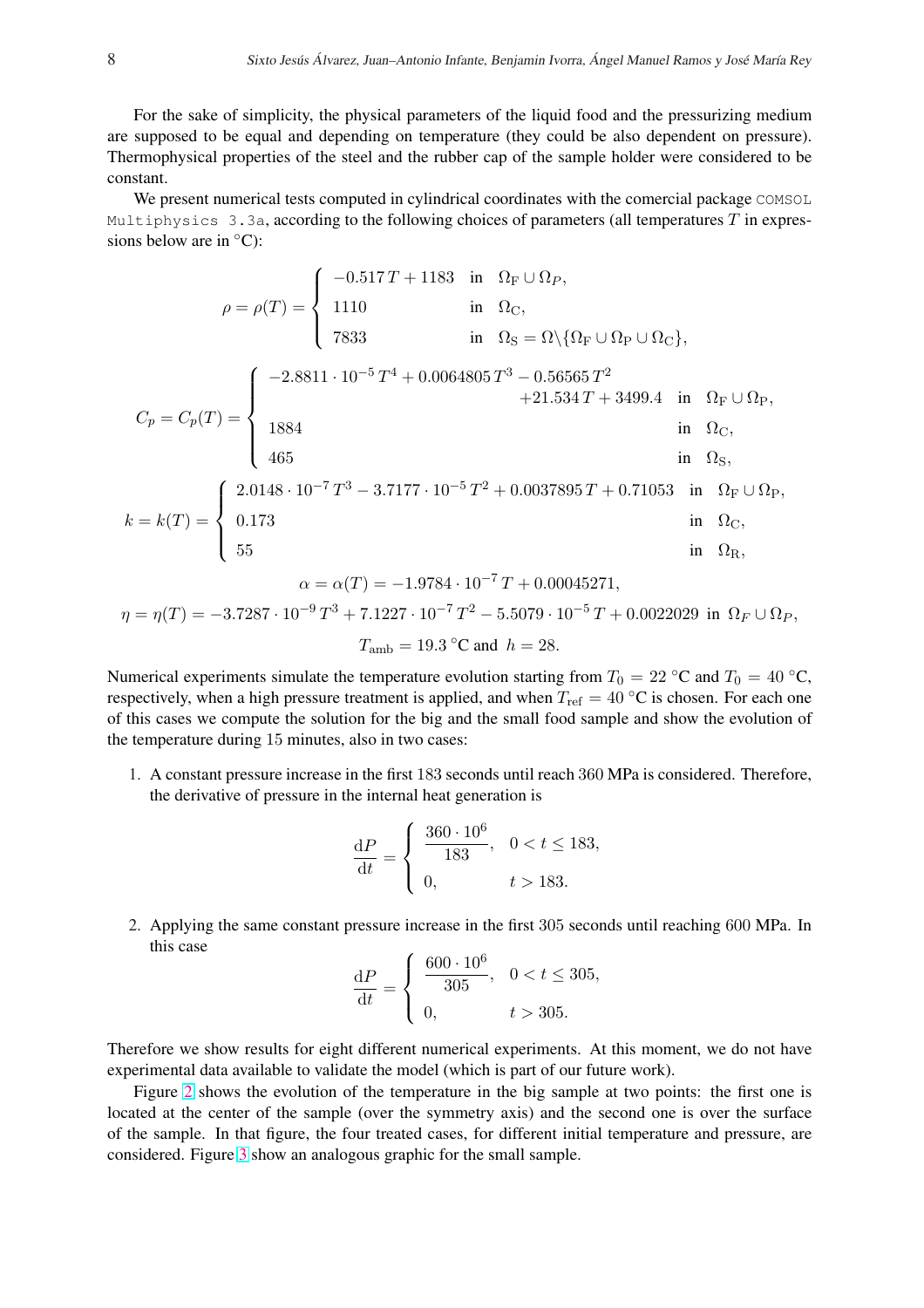<span id="page-8-0"></span>The temperature distribution for the small sample at the final time  $(t = 15 \text{ min})$  is shown in Figure [4.](#page-14-0) As already remarked in [\[7\]](#page-11-0) for solid type foods, these results show that for liquid foods it can be also interesting to use an initial temperature for the food smaller than  $T_{ref}$  in order to anticipate the temperature increase resulting from compression, which allows to get a more uniform process avoiding big temperature gradients inside the food and temperatures much higher than  $T_{ref}$  (we remember that one of the goals of the high–pressure technology is to process the food without using high temperatures, which degrade some of the main qualities of the food).

#### 3.2.3 Identification of parameters

One of the critical points in the modelling is the choice of the value of the parameters to be used in the models.

Accurate thermophysical properties (pressure and temperature dependent), of food and pressure medium can be obtained from those corresponding to pure water (see, e.g., [\[8\]](#page-11-0) [\[9\]](#page-11-0) and the references therein) when they are close to water.

For general cases, identification of these parameters by means of mathematical tools for inverse problems can be needed. In [\[10\]](#page-11-0) the authors discuss how to identify the heat transfer coefficient for a particular prototype.

# 4 MICROORGANISM INACTIVATION AND HEAT–MASS TRANSFER

In this Section we present a numerical study of the impact of various HP–Thermal treatments on the inactivation of three different enzymes: Bacillus Subtilis  $\alpha$ –Amylase, Lipoxygenase, and Carrot Pectin Methyl–Estarase. In order to do that, we couple the heat transfer model presented in Section [3.2](#page-6-0) for liquid foods with the kinetic equation [\(1\)](#page-1-0), where k is chosen between [\(2\)](#page-1-0) or [\(3\)](#page-2-0) depending on the enzyme. Similar results can be obtained for the models presented in Section [3.1](#page-3-0) for solid type foods.

### 5 Inactivation model implementation for considered enzymes

Bacillus Subtilis  $\alpha$ –Amylase (BSAA): It is an enzyme produced by a bacteria called Bacillus subtilis. This bacteria, present in the ground, can contaminate aliment and in rare occasion cause intoxications. This enzyme catalyze the hydrolisis of starch generating sugars (as maltose), which can modify the taste of the aliment.

The inactivation rate k is modelled using equation [\(2\)](#page-1-0) with  $P_{ref} = 500$  MPa,  $T_{ref} = 313$  K,  $k_{\text{ref}} = 9.2 \times 10^{-2} \text{ min}^{-1}$ ,  $B = 10097 \text{ K}$  and  $C = -8.7 \times 10^{-4} \text{ MPa}^{-1}$ . Interested reader can found more detail about the experimental protocol and the parameters determination in [\[1\]](#page-10-0).

Lipoxygenase (LOX): This enzyme is present in various plants and vegetables such as green beans and green peas. It is responsible of the apparition of undesirable aromas in those aliments. During this work we study the inactivation of this enzyme into green bean juice.

Equation [\(3\)](#page-2-0) is used to describe k with  $P_{ref} = 500$  MPa,  $T_{ref} = 298$  K,  $k_{ref} = 1.34 \times 10^{-2}$  min<sup>-1</sup>,  $\Delta V_{\rm ref}$  = −308.14cm<sup>3</sup>/mol,  $\Delta S_{\rm ref}$  = 90.63 J mol<sup>-1</sup>K<sup>-1</sup>,  $\Delta C_p$  = 2466.71 J mol<sup>-1</sup>K<sup>-1</sup>,  $\Delta \zeta$  = 2.22 cm<sup>3</sup>mol<sup>-1</sup>K<sup>-1</sup>,  $\Delta \kappa = -0.54$  cm<sup>6</sup>J<sup>-1</sup>mol<sup>-1</sup> (see [\[2\]](#page-10-0) for more details).

Carrot Pectin Methyl–Estarase (CPE): Pectinesterase is an enzyme common in most of vegetables. It can be present in vegetable juices and in this case it deesterifies pectin, producing low–methoxyl pectin. This deesterification reduces juice viscosity and the presence of low–methoxyl pectin generates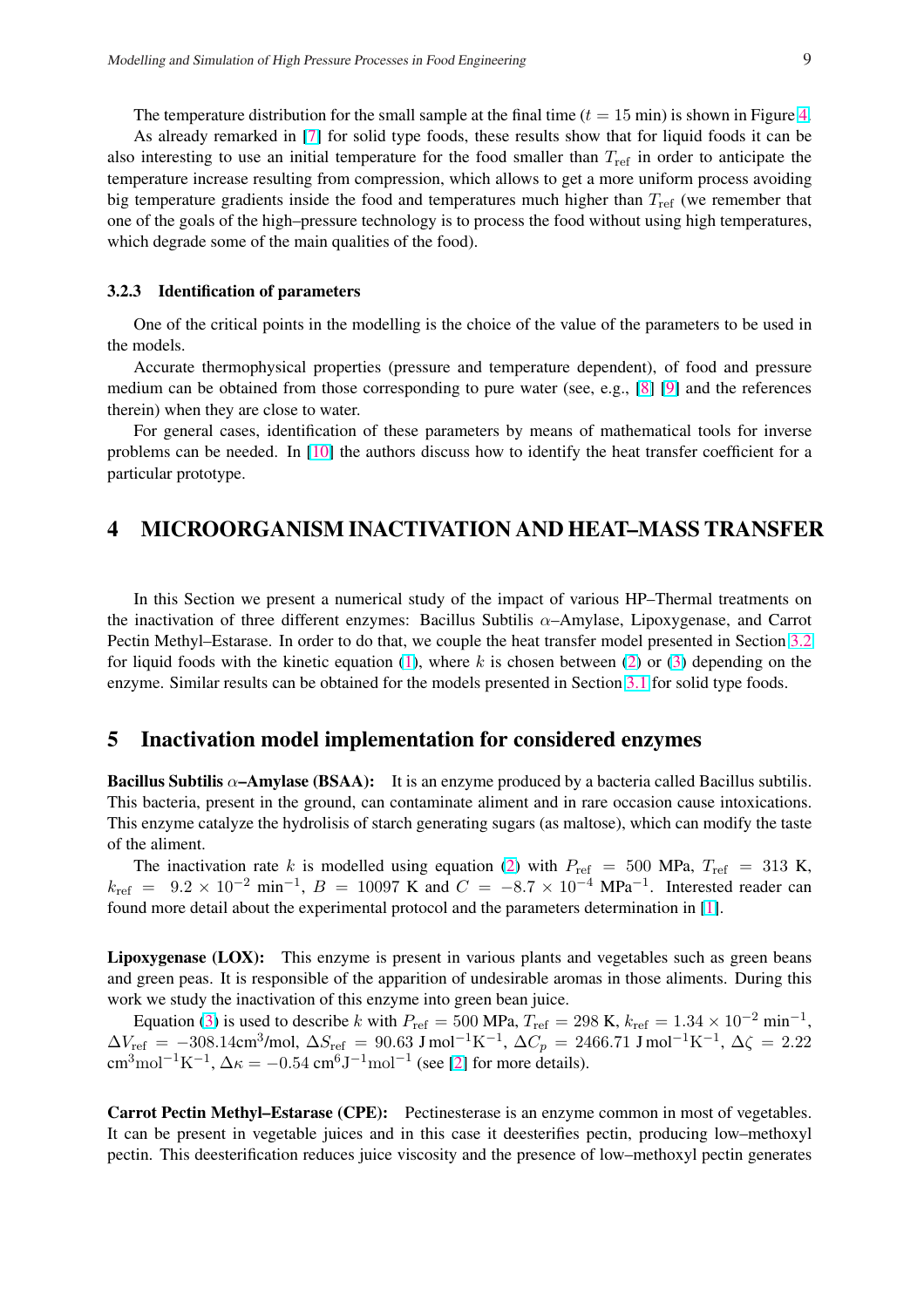<span id="page-9-0"></span>cloud loss (affecting juice flavor, color, texture and aroma). Here we concentrate on the Pectinesterase present in carrot juice (Carrot Pectin Methyl–Estarase).

For Carrot Pectin Methyl–Estarase we apply equation [\(3\)](#page-2-0) to model k with  $P_{ref} = 700$  MPa,  $T_{ref} =$ 323.15 K,  $k_{\text{ref}} = 7.05 \times 10^{-2} \text{ min}^{-1}$ ,  $\Delta V_{\text{ref}} = -44.0124 \text{ cm}^3 \text{ mol}^{-1}$ ,  $\Delta S_{\text{ref}} = 168.4 \text{ J} \text{ mol}^{-1} \text{K}^{-1}$ ,  $\Delta C_p = 1376.6 \text{ J mol}^{-1} \text{K}^{-1}$ ,  $\Delta \zeta = -0.0339 \text{ cm}^6 \text{J}^{-1} \text{ mol}^{-1}$ ,  $\Delta \kappa = -0.1195 \text{ cm}^6 \text{J}^{-1} \text{mol}^{-1}$  (see [\[3\]](#page-10-0)).

### 6 High Pressure–Temperature treatments studied

We consider the heat transfer model presented in Section [3.2](#page-6-0) (for liquid foods) applied to a big and a small food sample. For both cases we consider the two following high pressure temperature treatments:

- Treatment denoted by T1: A treatment of 15 min with a sample initial temperature of 22<sup>°</sup>C and a final pressure of 600 MPa.
- Treatment denoted by T2: A treatment of 15 min with a sample initial temperature of 40<sup>°</sup>C and a final pressure of 360 MPa.

The objective is to compare the efficiency of using higher pressures or higher temperatures during the treatment.

# 7 Numerical Results

Temperature range and final average enzymatic activity reduction reached during simulation are reported on Table [1.](#page-10-0) For each case, the time evolution of the average enzyme activity is depicted in Figure [5.](#page-15-0) The distribution of enzyme activity and temperature at final time (15 min) is presented in Figure [6](#page-16-0) for a big food sample with treatment T2.

As we can observe on Table [1,](#page-10-0) the efficiency of treatment T1 and T2 depends of the considered enzyme:

- For BSAA, T2 is a little more efficient. However the difference between T1 and T2 in the small sample case  $(+4\%)$  is less important than the big sample case  $(+11\%)$ . This is due to the fact that the average sample temperature for T2 is more elevated.
- For LOX, T1 is clearly the more appropriated. In both sample size cases, this treatment is three times more efficient than the T2 treatment. This enzyme is more sensible to high pressure.
- For CPE, T1 and T2 are equivalents (with a little advantage for T2). This enzyme seems to be resistent to both treatments. We generally obtain a reduction of only 15%.

However in all cases, we can remark that the final temperature and enzymes activity distributions are generally in adequation: warmer is a zone, lower is the activity.

Analyzing results obtained with those three enzymes, we can not privilege one of the both treatment. In fact, for each kind of enzyme, we should consider a specific optimal treatment.

# 8 CONCLUDING REMARKS

The mathematical models described in this paper provides a useful tool to design and optimize processes based in the combination of thermal and high pressure processes in Food Technology. They take into account the heat and mass transfer phenomena and the inactivation of microorganisms occurring during the process.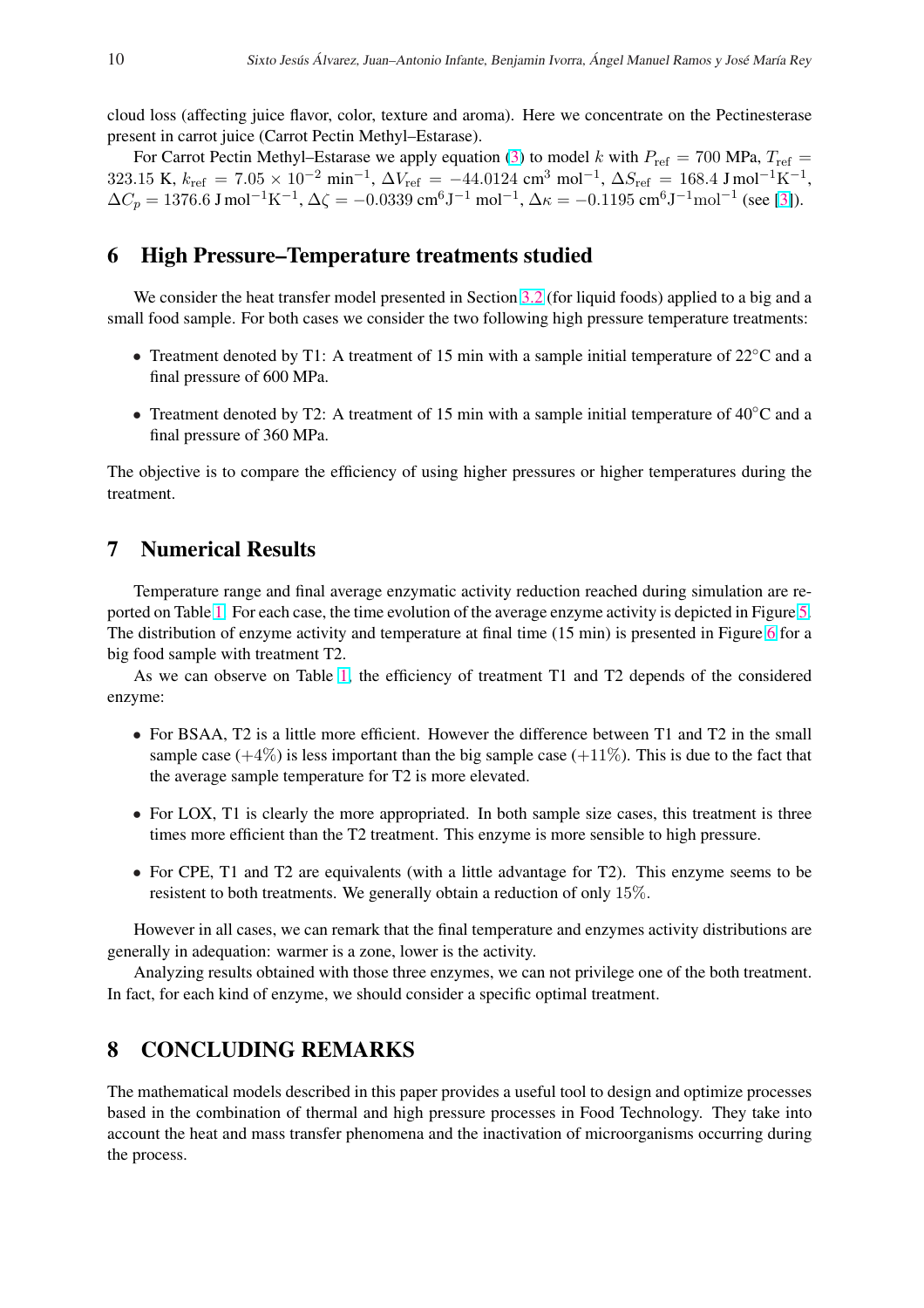<span id="page-10-0"></span>

|                       | Min. temp. | Max. Temp. | $BSAA$ a.a.r. $\parallel$ | LOX a.a.r. | CPE a.a.r. |
|-----------------------|------------|------------|---------------------------|------------|------------|
| $T1-Big$              | 22         |            | $50\%$                    | $66\%$     | 13\%       |
| $T2-Big$              | 40         | 54         | 61\%                      | $20\%$     | 15\%       |
| T1-Small              | 22         | 45         | 47\%                      | 68\%       | 12%        |
| T <sub>2</sub> -Small | 40         |            | $51\%$                    | 15%        | 15%        |

Table 1: Results obtained in big and small sample for each treatment T1 and T2: (Min. temp.) Minimum temperature reached in sample, (Max. Temp.) maximum temperature reached in sample, BSAA, LOX and CPE average activity reduction (a.a.r.) in sample.

The model developed in Section [3.2](#page-6-0) for liquids foods has not been validated yet but the results are consistent with what is expected. We intend to carry out this validation soon in a way similar to that of [\[7\]](#page-11-0) for solid type foods.

Numerical results show that there is not a general optimal treatment. For each particular kind of food and HP equipment we propose to carry out the following steps:

- 1. Identify the more important microorganisms we want to inactivate and get mathematical models (for each one of them) describing such a process in terms of pressure and temperature (see Sections [2](#page-1-0) and [5\)](#page-8-0).
- 2. Choose a suitable model describing the distribution of temperatures in the food (see Section [3\)](#page-2-0).
- 3. Use the distribution of temperatures as an input for the kinetic equations describing the inactivation of microorganisms in order to get their final activities after the thermal-HP process (see Section [4\)](#page-8-0).
- 4. Perform several numerical experiments (changing initial temperature, applied pressure, . . . ) in order to optimize the process to get temperatures not too high (see Figures [2](#page-12-0) and [3\)](#page-13-0), reduction of microorganism activities (see Figures  $5, 6$  $5, 6$  $5, 6$  and Table 1), ...

### ACKNOWLEDGEMENTS

This paper was carried out with financial support from the Spanish "Ministerio de Educación y Ciencia" through the AGL2006–12112–C03–02/ALI project and from the "Dirección General de Universidades e Investigación de la Conserjería de Educación de la Comunidad de Madrid" and the "Universidad Complutense de Madrid" in Spain through the CCG06–UCM/ESP–1110 project.

# References

- [1] Linda R. Ludikhuyze, Ilse Van den Broeck, Carla A. Weemaes and Marc E. Hendrickx, Kinetic Parameters for Pressure–Temperature Inactivation of Bacillus subtilis r–Amylase under Dynamic Conditions, *Biotechnol. Prog.*, American Chemical Society and American Institute of Chemical Engineers, Vol. 13, pp. 617–623 (1997).
- [2] Inneke Indrawati, Linda R. Ludikhuyze, Ann M. Van Loey and Marc E. Hendrickx, Lipoxygenase Inactivation in Green Beans (Phaseolus vulgaris L.) Due to High Pressure Treatment at Subzero and Elevated Temperatures, *J. Agric. Food Chem.*, American Chemical Society, Vol. 48, pp. 1850–1859 (2000).
- [3] B. Ly–Nguyen, A. M. Van Loey, C. Smout, S. E. Özcan, D. Fachin, I. Verlent, S. Vu Truong, T. Duvetter and M. E. Hendrickx, Mild–Heat and High–Pressure Inactivation of Carrot Pectin Methylesterase: A Kinetic Study, *Journal of Food Science*, Institute of Food Technologists, Vol. 68(4), pp. 1377–1383 (2003).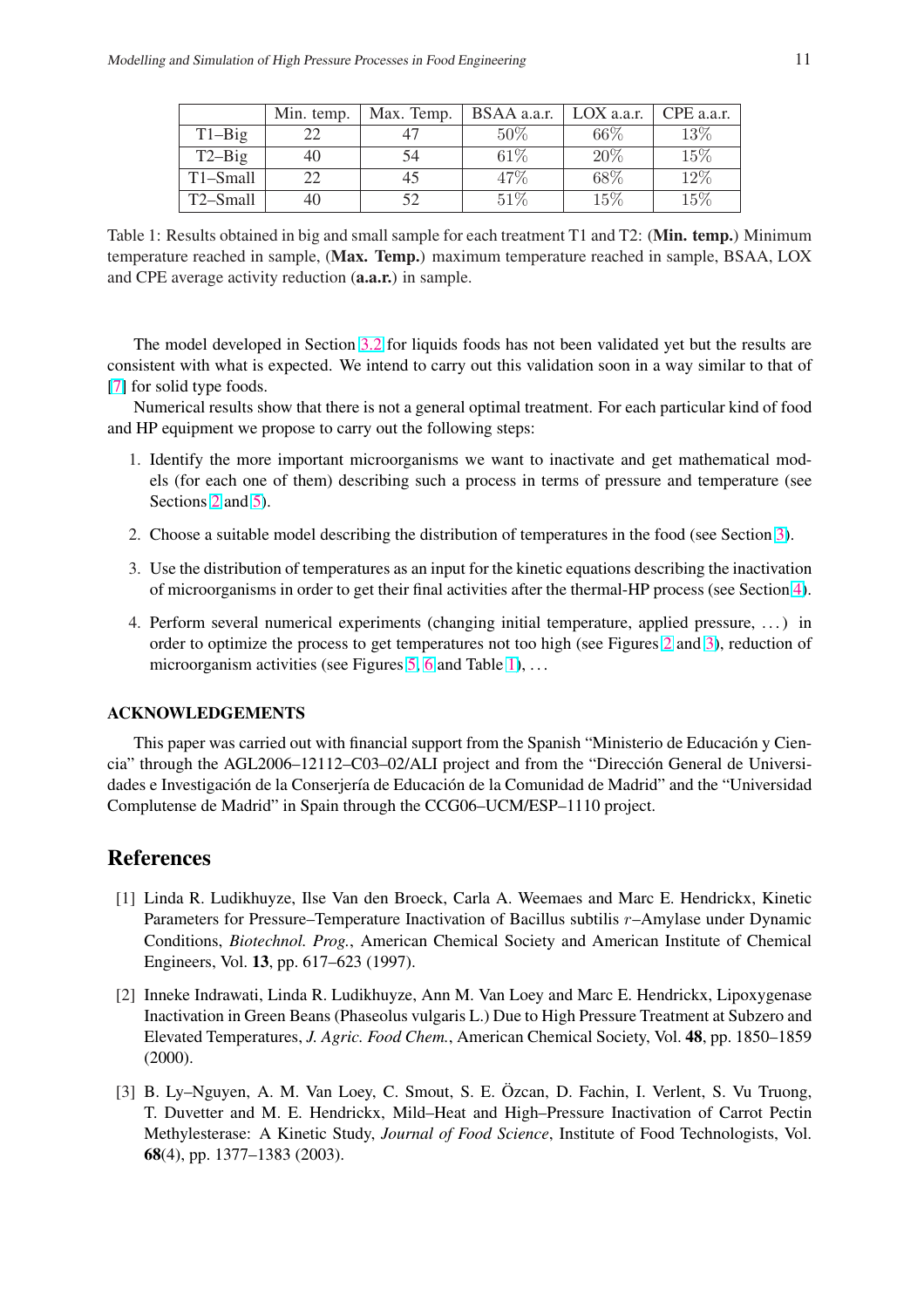- <span id="page-11-0"></span>[4] K. Miyagawa and K. Suzuki, Studies on Taka–amylase A under high pressure: Some kinetic aspects of pressure inactivation of Taka–amylase, *A. Arch. Biochem. Biophys.* Vol. 105, pp. 297–302 (1964).
- [5] K. Suzuki and K. Kitamura, Inactivation of enzyme under high pressure: Studies on the kinetics of inactivation of R–amylase of Bacillus subtilis under high pressure, *J. Biochem.*, Vol. 54 (3), pp. 214–219 (1963).
- [6] K. D. Dolan, L. Yang and C.P. Trampel, Nonlinear regression technique to estimate kinetic parameters and confidence intervals in unsteady-state conduction-heated foods, *J. Food Eng.*, Vol. 80, pp. 581–593 (2007).
- [7] L. Otero, Á. M. Ramos, C. de Elvira and P. D. Sanz, A Model to Design High-Pressure Processes Towards an Uniform Temperature Distribution. *J. Food Eng.*, Vol. 78, pp. 1463–1370, doi:10.1016/j.jfoodeng.2006.01.020 (2007).
- [8] *Thermophysical properties of liquid secondary refrigerants*. A. Melinder ed., *International Institute of Refrigeration*, Paris, (1997).
- [9] L. Otero, A. D. Molina–García and P. D. Sanz, Some interrelated thermophysical properties of liquid water and ice I. A user–friendly modeling review for food high-pressure processing. *Critical Reviews in Food Science and Nutrition*, Vol. 42 (4), pp. 339–352 (2002).
- [10] B. Guignon, Á. M. Ramos, J. A. Infante, J. M. Díaz and P. D. Sanz, Determining thermal parameters in the cooling of a small–scale high pressure freezing vessel. *International Journal of Refrigeration*, Vol. 29, pp. 1152–1159 (2006).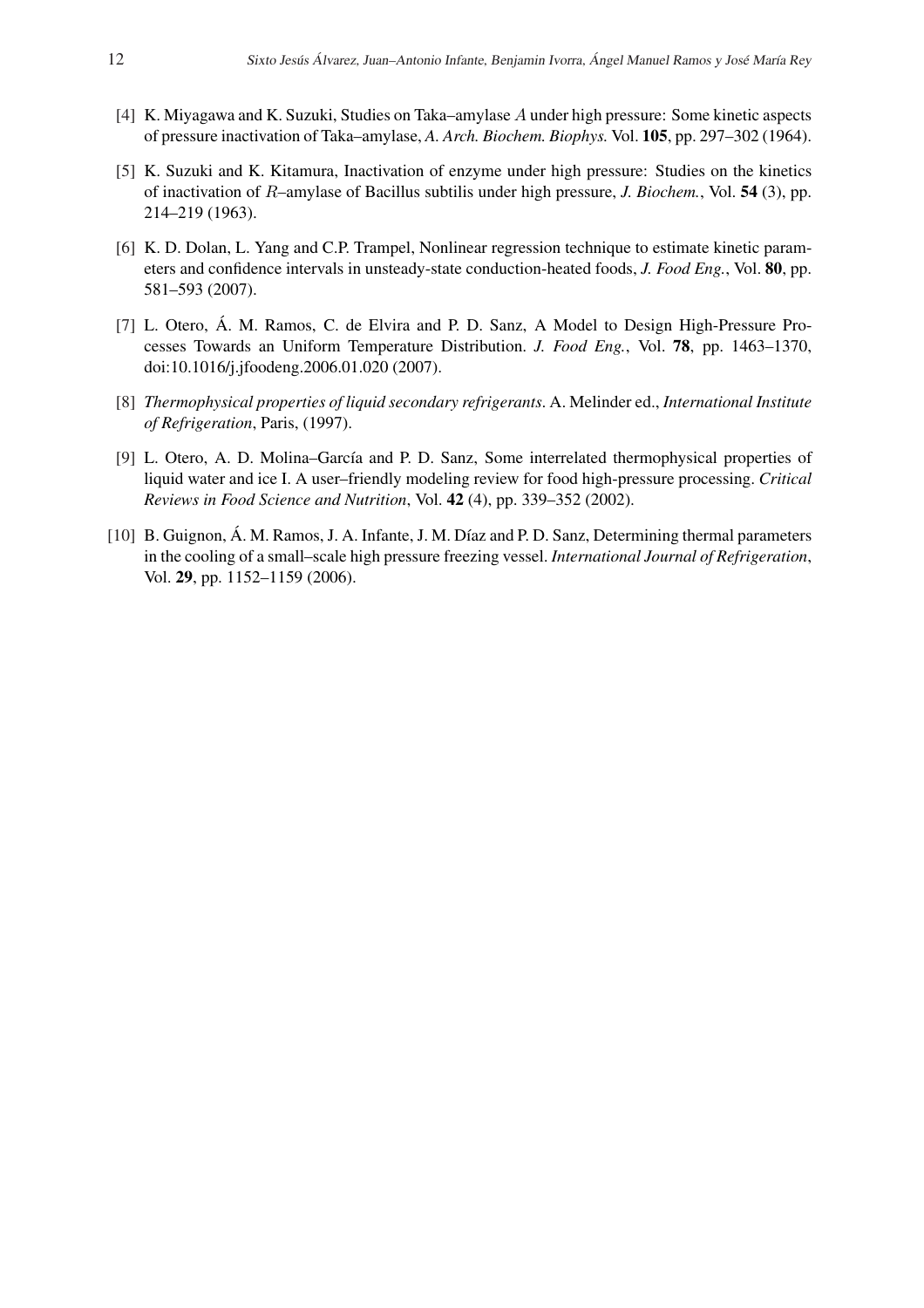<span id="page-12-0"></span>

Figure 2: Big sample: Evolution of temperature at the center and the surface (left: 360MPa, right: MPa, top: initial temperature 22◦C, bottom: initial temperature 40◦C).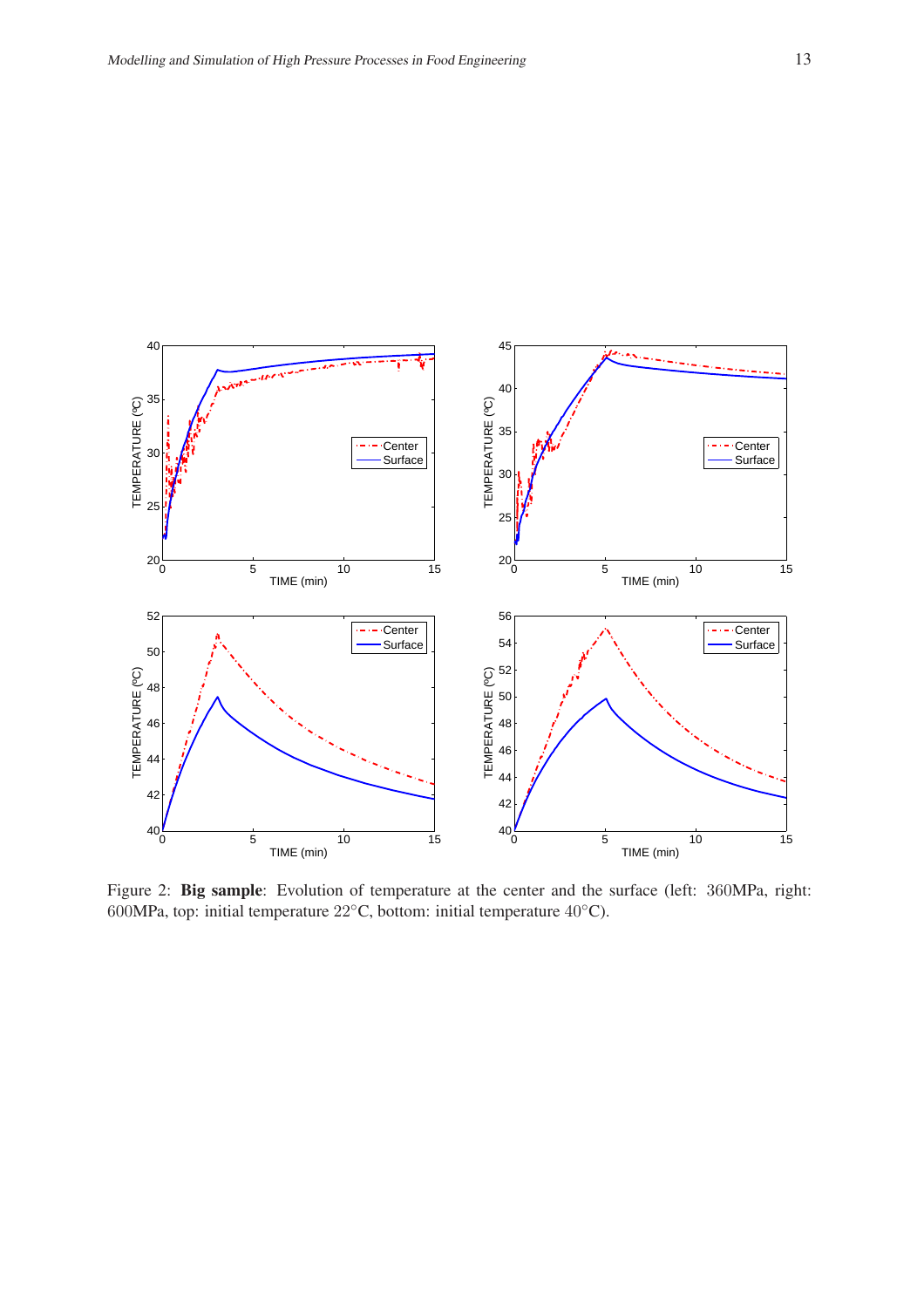<span id="page-13-0"></span>

Figure 3: Small sample: Evolution of temperature at the center and the surface (left: 360MPa, right: MPa, top: initial temperature 22◦C, bottom: initial temperature 40◦C).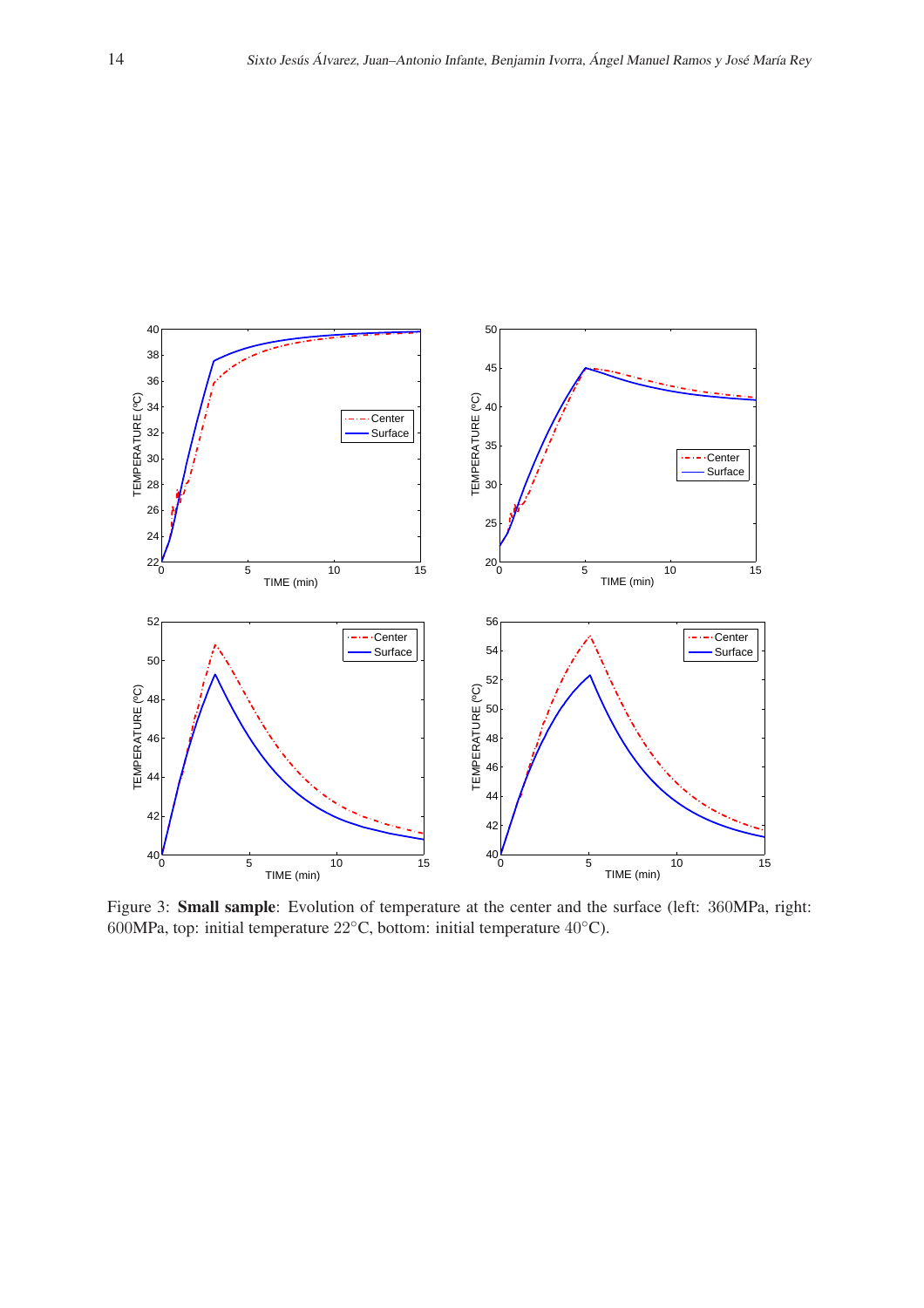<span id="page-14-0"></span>

Figure 4: Small sample: Temperature at  $t = 15$  min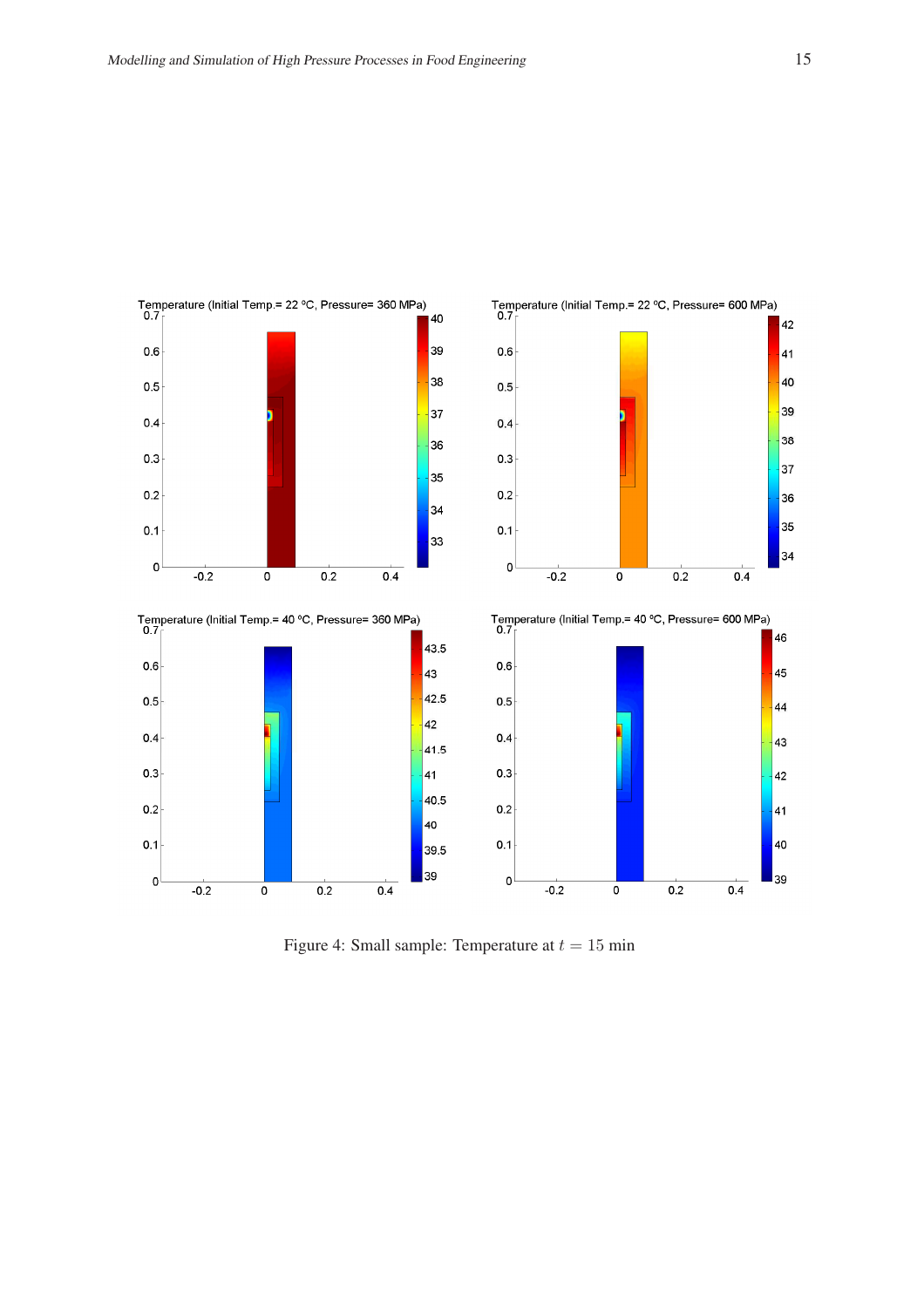<span id="page-15-0"></span>

Figure 5: Enzymatic activity evolution for treatment T1 (Left) and T2 (Right) of the big (Top) and small (Bottom) food Sample.